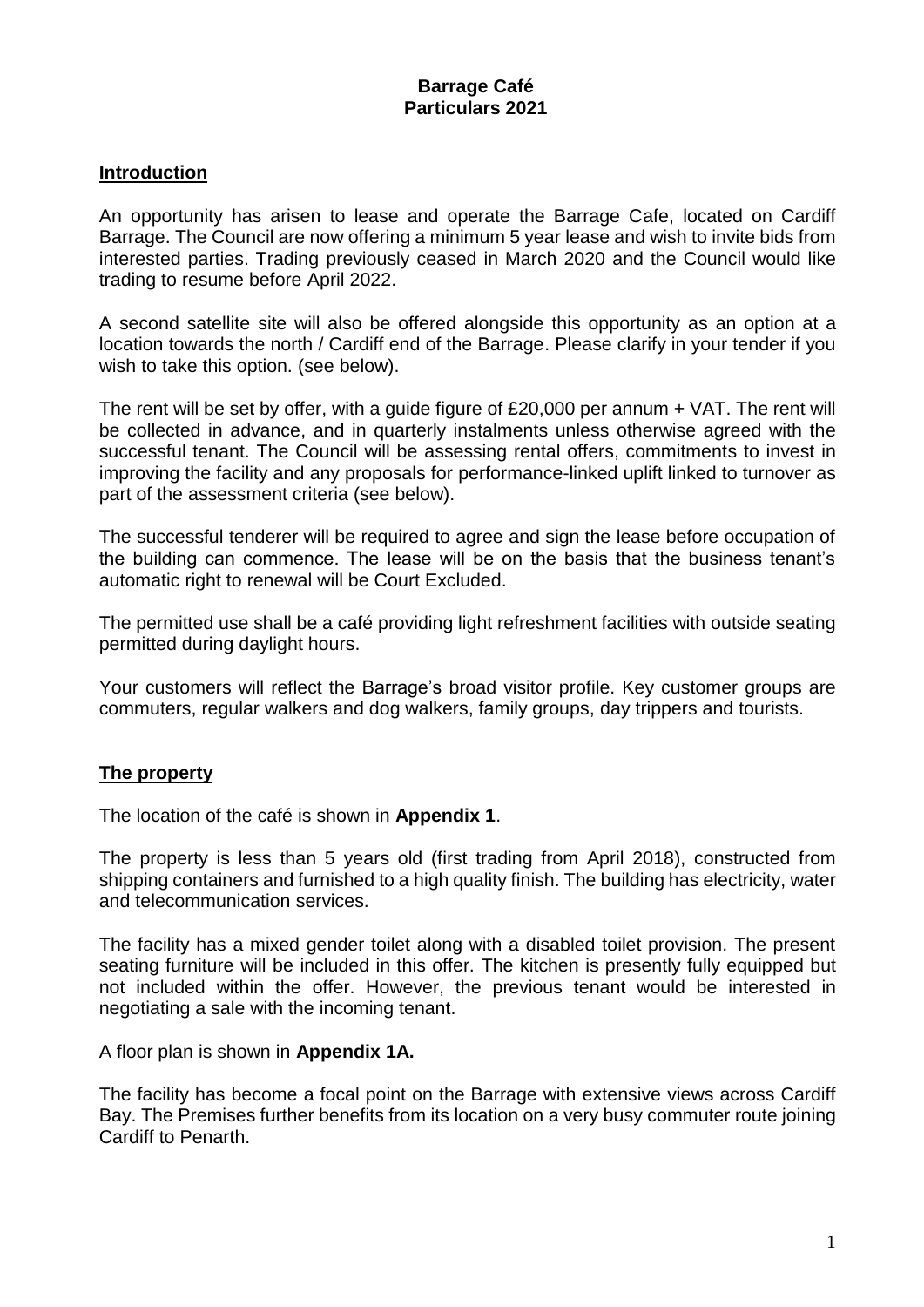The location of the satellite site is shown in **Appendix 2**. There are no fixed services at this site and it is envisaged that a mobile service will operate in conjunction with the permanent café facility.

#### **Trading conditions and footfall**

The Harbour Authority have automated people counters at both entrances to the Barrage, which allows footfall to be monitored.

Some of this data is provided here to inform the prospective Operators' business plan.

The Barrage receives in excess of 1m visits per year.

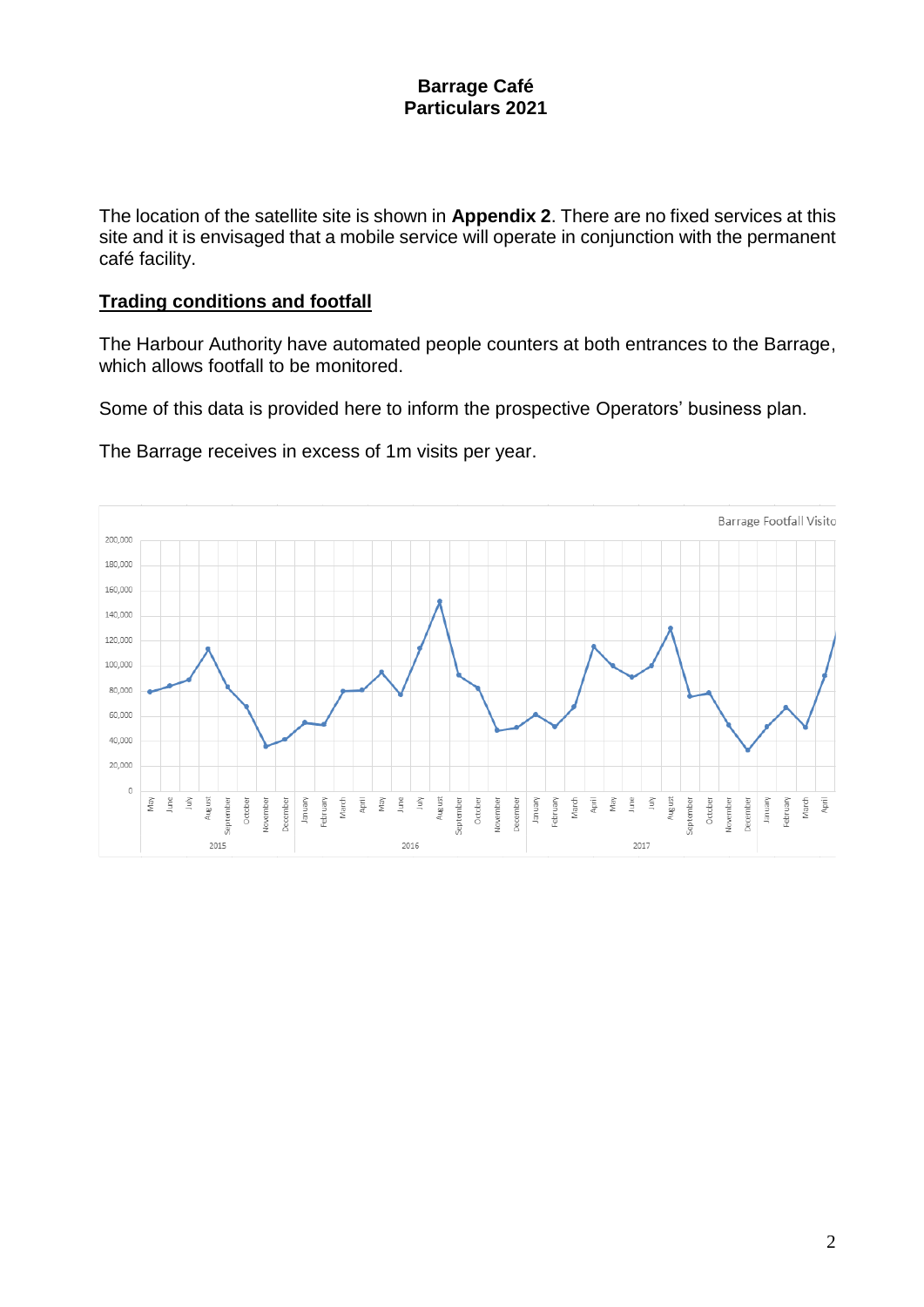

Daily footfall figures fluctuate significantly. Weather is the primary driver of footfall, but as the graphs above shows there is a general seasonal variation as well.

As would be expected, weekends, school holidays and Bank Holidays correlate with the best daily footfall figures.

Viewings of the facility are available by appointment, please contact David Jones by email on [david.jones6@cardiff.gov.uk](mailto:david.jones6@cardiff.gov.uk)

## **Barrage Events**

The Barrage has a number of events throughout the year and the Harbour Authority reserves the right to licence additional caterers within the event areas.

The Operator will not have access to these areas or their close proximity during events, unless event organisers specifically contract them to provide catering services.

#### **Heads of Terms of the Lease**

#### **Trading Times**

The tenant must be available to trade from the premises within normal daylight hours, Monday to Sunday.

The tenant can keep the premises closed for trading for up to 5 days throughout the contractual period, for whatever purpose, without penalty.

However, if the Operator fails to trade on more than 5 days unless by prior written agreement by Cardiff Harbour Authority they will be in breach of lease and the Council can exercise a break clause.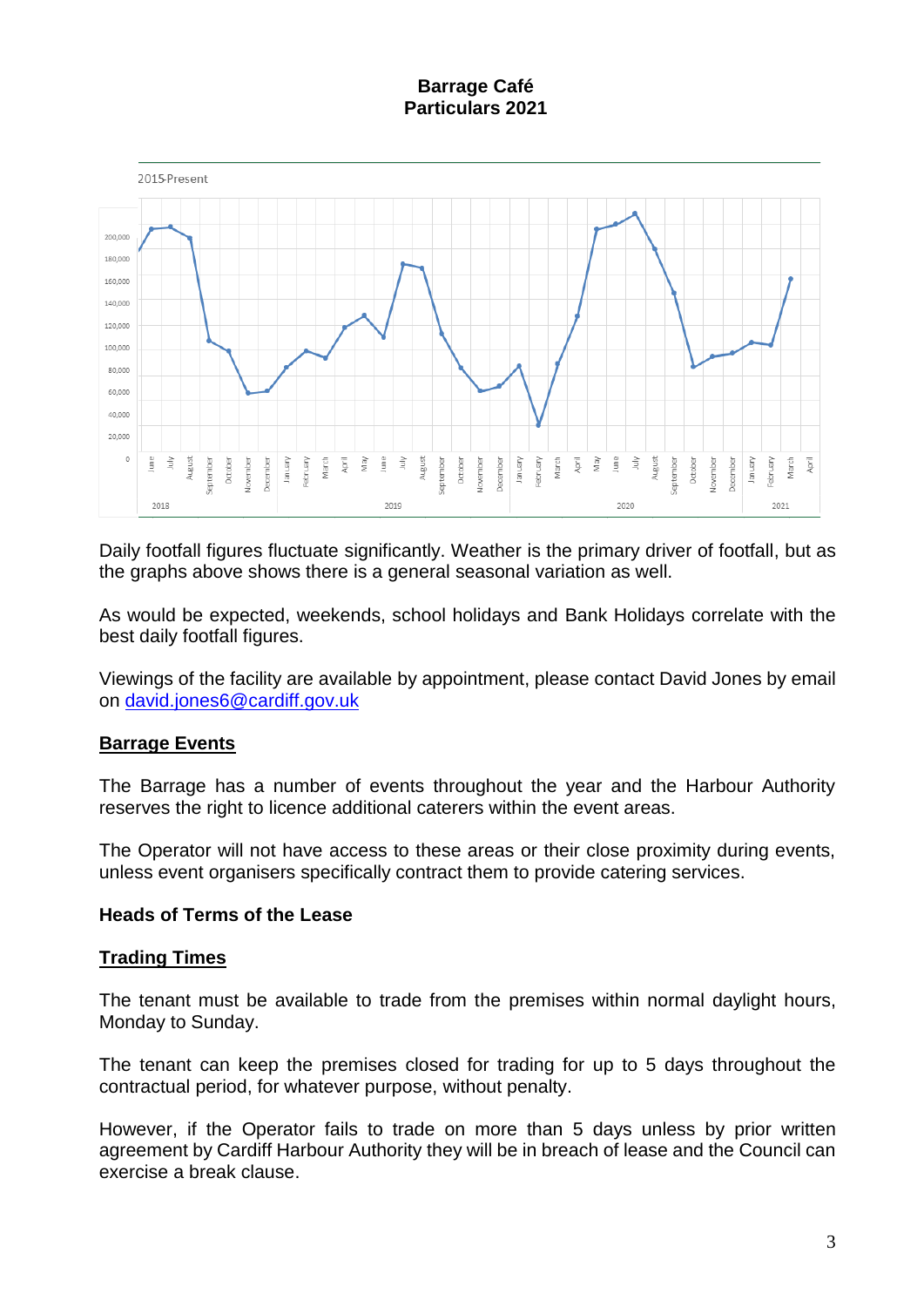#### **Responsibilities and undertakings of the tenant**

The tenant is responsible for maintaining all fixtures, fittings and equipment at the premises in accordance with manufacturer's recommendations and to ensure they are safe and in a good state of repair (including the roller shutters). The Harbour Authority will retain responsibility for certain maintenance responsibilities at the building, see **Appendix 3**.

The tenant is responsible for ensuring the toilets are kept in a clean and hygienic condition to the Landlord's satisfaction. The Harbour Authority will use customer complaints as the key performance indicator. Any complaints received by the Council will be discussed at performance meetings between the tenant and Harbour Authority.

The tenant is responsible for all services at the premises, and for all charges for electricity, water and other services consumed at the premises.

The tenant is required to provide suitable lidded waste storage bins within the designated bin storage area as instructed by the Harbour Authority and the regular dispose of all refuse as a result of the café operations.

The tenant is responsible for collecting customer litter within the litter collection area plan, see **Appendix 4**.

The tenant must comply with the Health & Safety at Work Act 1974.

The tenant is responsible for maintaining a pest control contract for the Premises.

Fire appliances are to be inspected annually and appropriate records maintained.

The tenant must undertake a risk assessment and have equipment regularly checked for the presence of Legionella in accordance with Health and Safety Executive (HSE) guidelines. Appropriate records must be maintained to demonstrate compliance and these should be made available for inspection by The Council on request.

The tenant is to provide free WiFi for use by their customers to continue the free WiFi service that was established when the Premises first opened. The tenant may manage his service however he feels necessary to prevent abuse.

The tenant and his agents (e.g. delivery driver and equipment maintenance staff) must observe the Barrage Vehicular Access Rules and vehicle deliveries must be made along the route specified. Gross breaches of the code of conduct by the tenant or his agents may result in access being denied. See **Appendix 5** for route.

The building has space associated with it for outdoor seating. The tenant must supply and maintain their own outdoor furniture and keep within the area designated by the Barrage Manager. Outdoor seating area to be confirmed.

The tenant is responsible for providing at all times Contents Insurance, Public Liability and Employers Liability Insurance.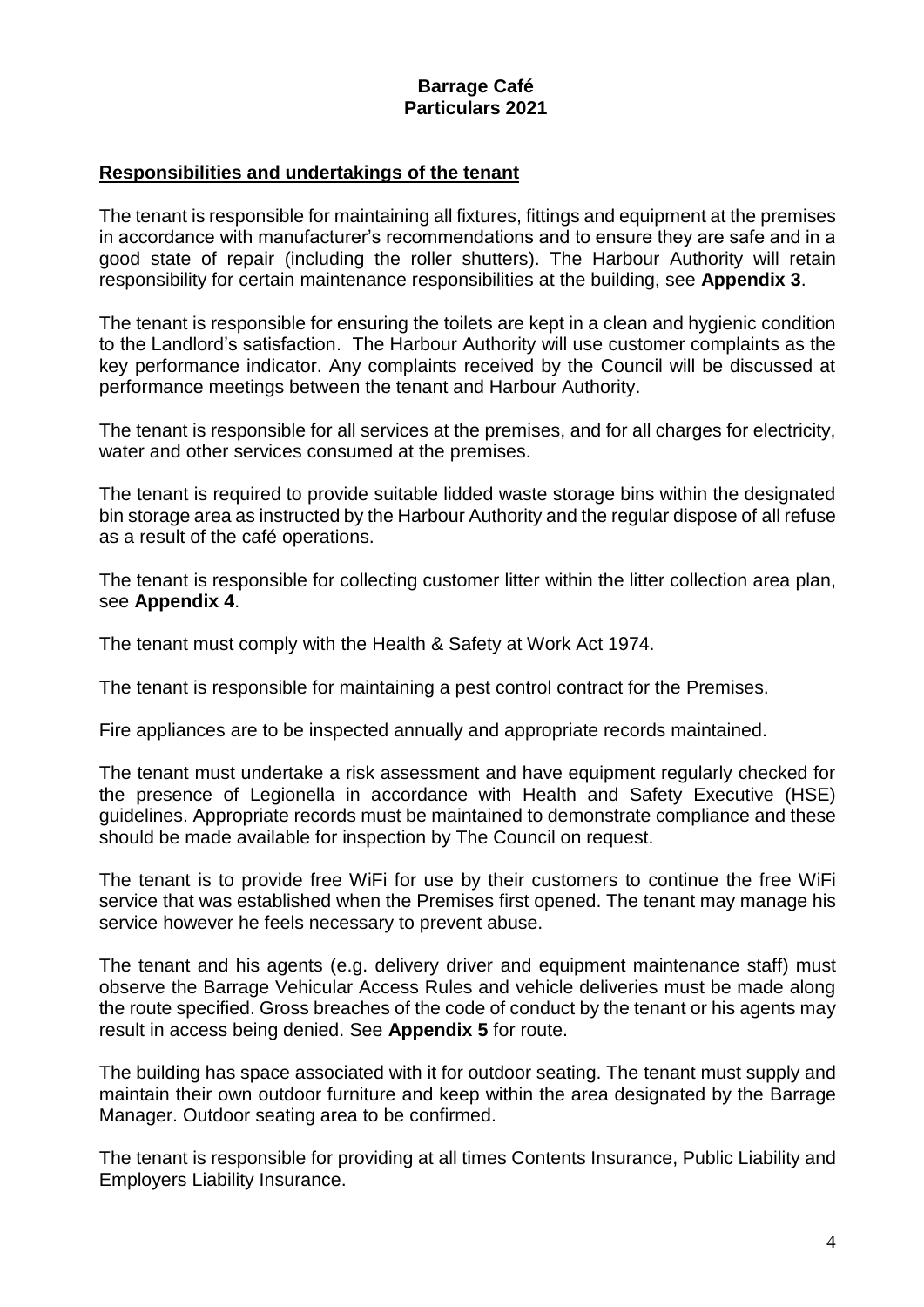The tenant must achieve a minimum food hygiene rating of 3 out of 5. If a lower rating is awarded this must be rectified within 6 months at the Operator's expense or the Council will serve notice for breach of the lease.

The tenant is encouraged to monitor and actively manage the TripAdvisor page for the business. Customer feedback, including via social media and search platforms will be discussed in regular performance meetings.

The tenant will make reasonable endeavours to clean graffiti from the interior and exterior of the Premises within 24hrs of discovery. If the tenant is unable to remove or cover up graffiti in paint that matches the existing they must notify the Harbour Authority.

The tenant may be required to attend 'out of hours' alarm incidences. They will be required to provide contact details which can be used 24/7 by duty officers at the Council's Alarm Receiving Centre (ARC).

#### **Restrictions on the Operator**

No tobacco products are to be sold or consumed at the premises.

No alcohol is to be sold or consumed at the premises, unless by written approval in advance by the Harbour Authority and with an appropriate licence being in place.

With the exception of the business operating at the premises, no commercial advertising is permitted at the site, unless by approval in advance by the Harbour Authority. Unauthorised advertisements will be removed.

The Harbour Authority reserves the right to close the café at such times when access is being restricted, due to the installation or removal of equipment which requires large machinery to be on site. This is not envisaged to occur more than 10 times per year and a minimum of 14 days' notice will be provided on such occasions.

The operator must ensure that during café opening times, the interpretation/information screens (located on the interior walls of the premises) are to be operational. The Harbour Authority will be responsible for providing and maintaining the content being shown.

#### **Responsibilities and undertakings of the Landlord**

The Harbour Authority undertakes to provide Buildings Insurance.

The Harbour Authority undertakes to maintain an intruder and fire alarm at The Premises and monitor it through the Council's Alarm Receiving Centre.

The Harbour Authority will include the tenant's business in marketing activities for the Barrage. Where expense is incurred by the Harbour Authority in doing this, the Harbour Authority reserves the right to counter invoice the tenant for a fair share of the costs. Costs will be apportioned on a pro rata basis and will always be notified and agreed in advance.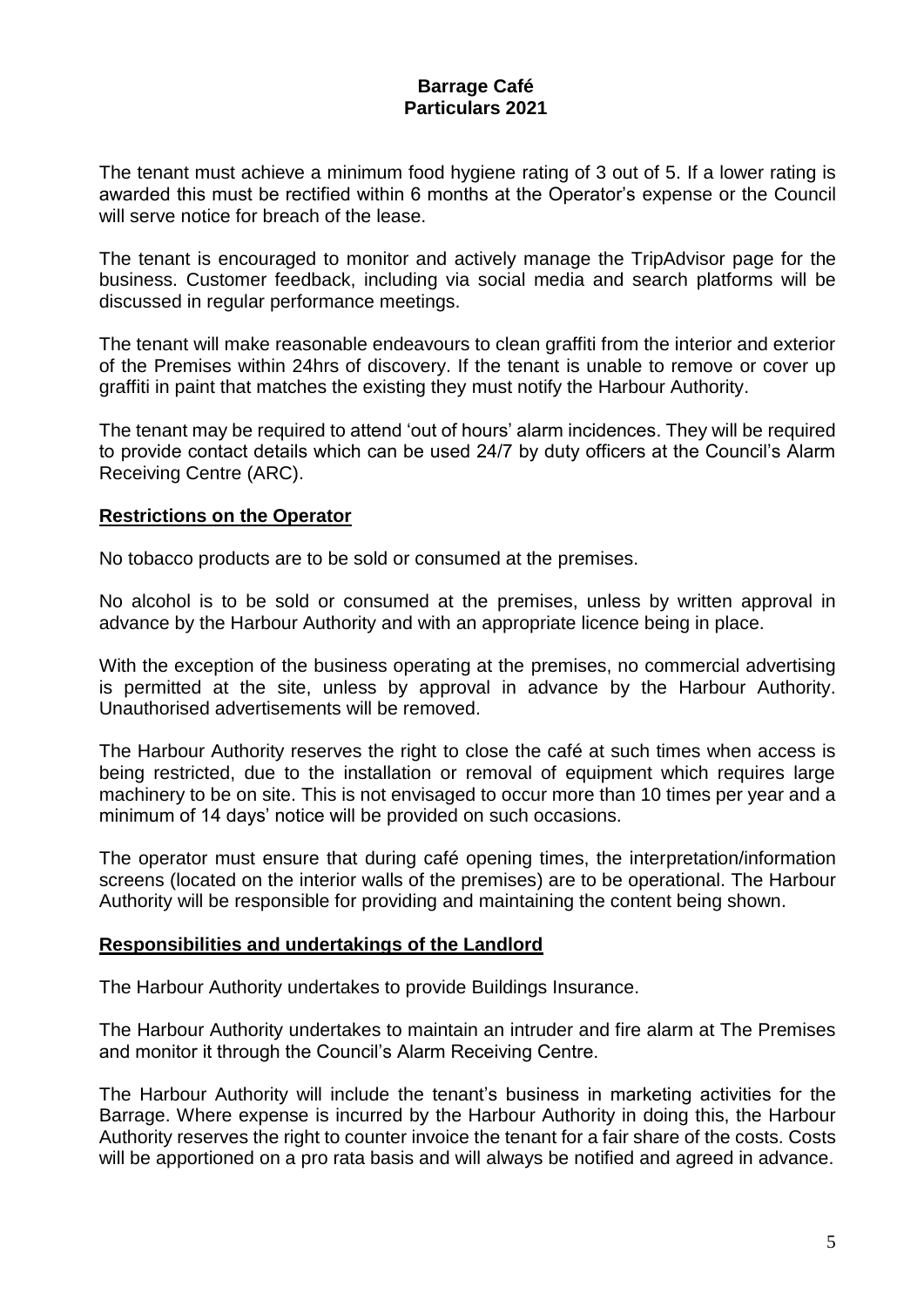The Harbour Authority will provide parking for up to 7 vehicles, see **Appendix 1**

#### **Performance Meetings**

The tenant is to make available at least one senior member of staff to meet formally with the Harbour Authority up to 3 times per year to discuss performance.

The standard agenda will include the following items: Key updates, business performance against forecast, maintenance log and compliance with statutory obligations, customer feedback, and any other business. The attending member(s) of staff should have day-today knowledge of the business' operation and have decision-making responsibilities, including those with a financial implication. The forward programme for scheduled events will be shared in advance with the tenant to assist with staff planning.

#### **Notice Period**

The Operator will serve the Harbour Authority no less than 6 months' notice if he wishes not to tender for its renewal at the end of the period.

The Council will serve the tenant 6 months' notice if, the Operator is in breach of any of the terms of the Lease, if the tenant goes into voluntary or compulsory liquidation, or if the tenant is made aware that the tenant is in breach of any legal or statutory requirement. The tenant will not be entitled to any compensation if they are served noticed and has the lease terminated within the lease period.

The tenant must pay in full the rent due for the notice period.

#### **Recovery of costs**

The Harbour Authority reserve the right to recover from the tenant any costs incurred arising from his action or inaction in accordance with the terms of the lease.

*The lease shall contain any other terms and conditions as the Harbour Authority's solicitors consider necessary and the full lease will be provided to the successful bidder.*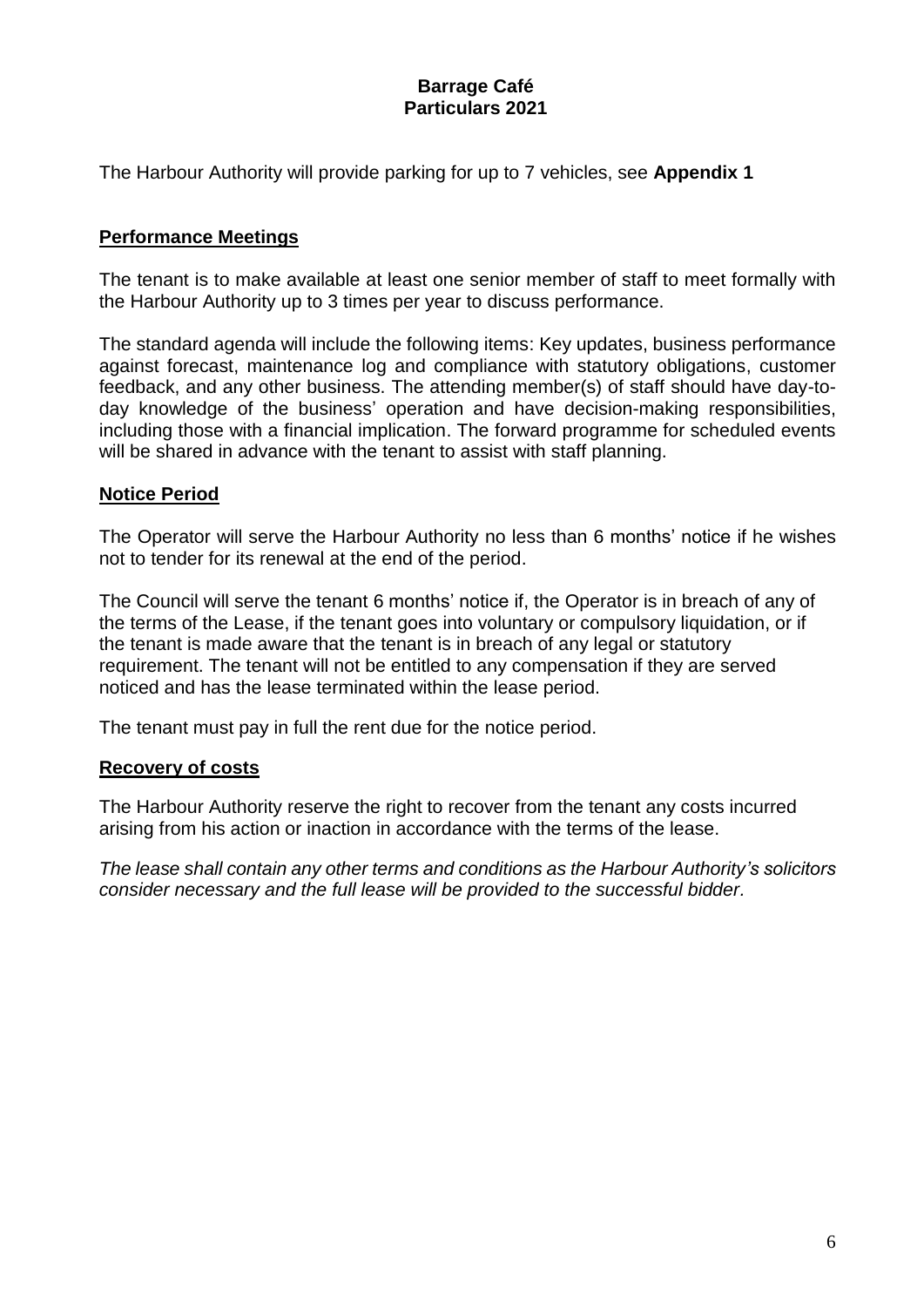#### **Submissions of offer**

Offers for the tenant rights at the Barrage cafe must be made in a sealed envelope and delivered via recorded delivery to Giles Parker, Head of Property, Strategic Estates, C/O EJ Hales, 28 Plas Windsor, Cardiff CF10 3SG by no later than 12 noon on Friday 2<sup>nd</sup> July 2021.

Interested parties should complete and submit:

- Bid Proforma (Required)
- Statement of intent/business vision (up to 500 words)
- Business and Operating plan (length is the bidder's discretion)
- Bank reference (On letter headed paper, verifying a relationship of at least 2 years with the bank, confirming finance of any stated investment into the business, and that your bank account has been maintained satisfactorily)
- Business reference (Referee should provide their contact details, state how they know you and why they think you would be a suitable person to run the proposed business. The guideline word count is 100 - 200 words. Referee should be knowledgeable of your business/operating plan and cannot be provided by a relative)
- Evidence of current food hygiene rating if available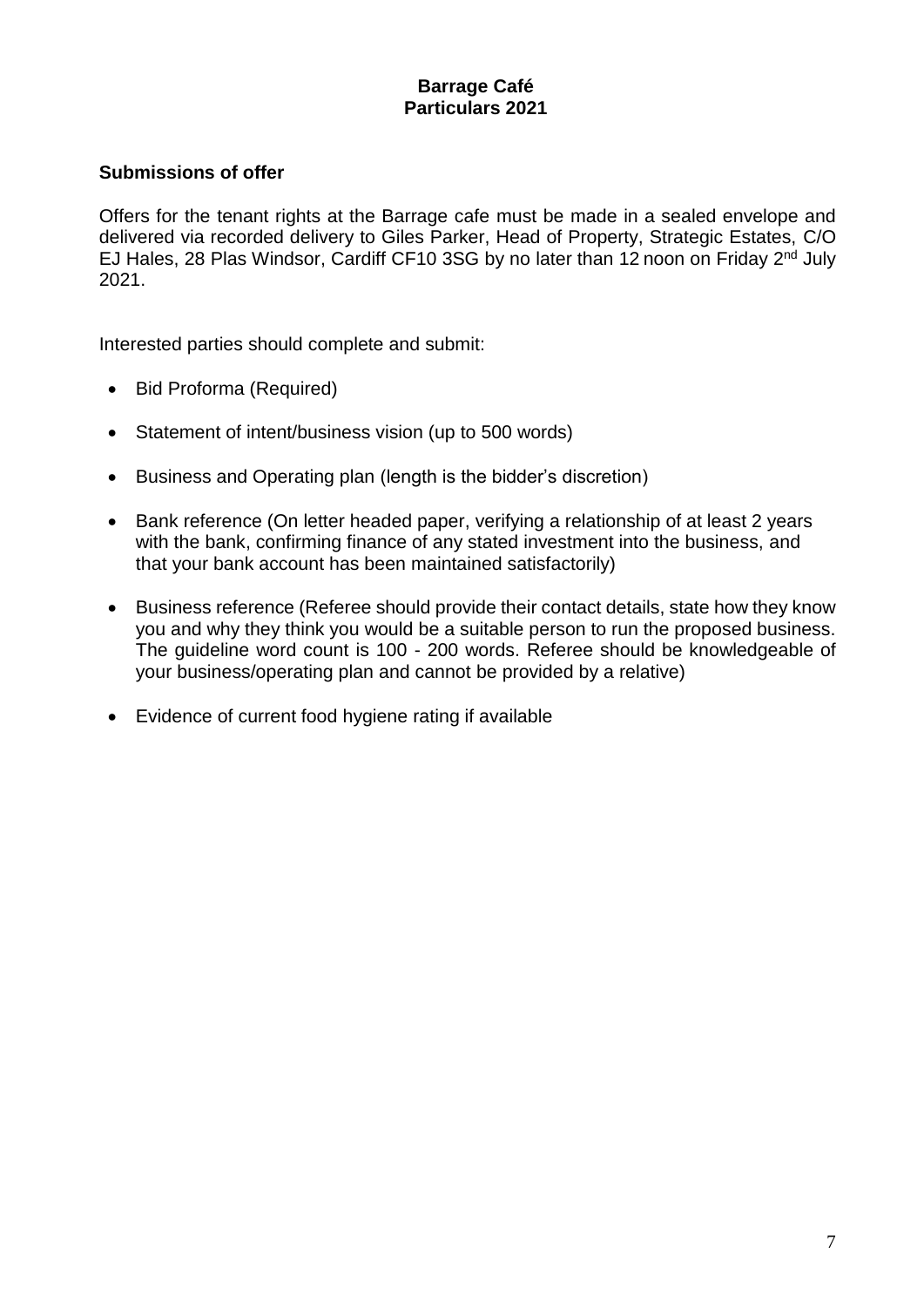#### **Disclaimer**

- 1.) The information above and contained within this document is given as a general outline only for the guidance of interested parties and does not constitute part of an offer or contract.
- 2.) All persons view the property entirely at their own risk and the Council will accept no liability for loss, damage or injury howsoever caused.
- 3.) All descriptions, dimensions, images etc. contained in this document and/or given through discussions with Council Officers are given as indications without responsibility and any interested parties should not rely on them as statements or representations of fact, but must satisfy themselves by inspection or otherwise as to the correctness of each of them.
- 4.) The Harbour Authority reserves the right not to accept any expression of interest received and does not bind itself to accepting the highest financial offer.
- 5.) Prospective tenants are encouraged to make their own enquiries in respect of any necessary planning requirements for the intended use.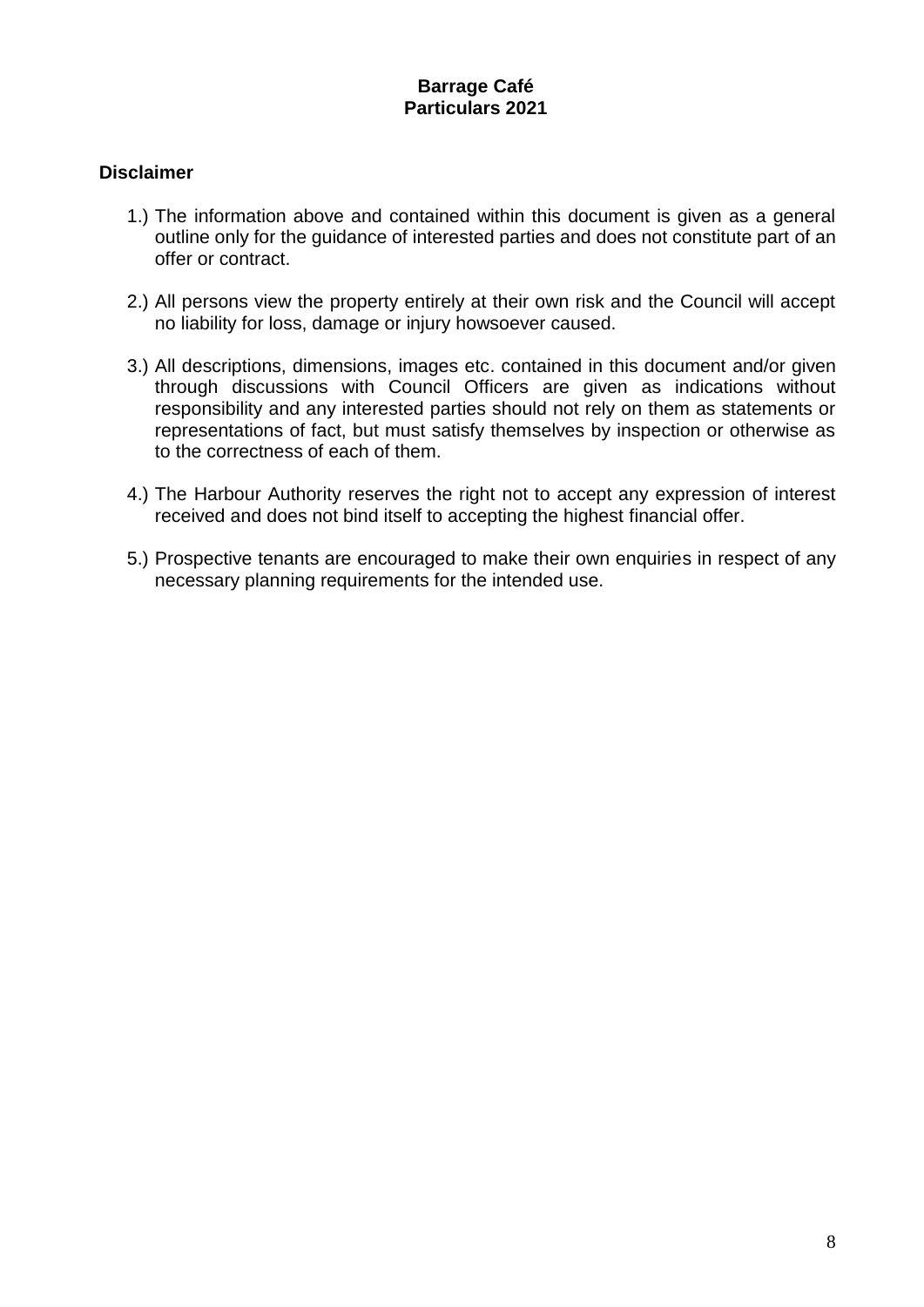**Appendix 1**

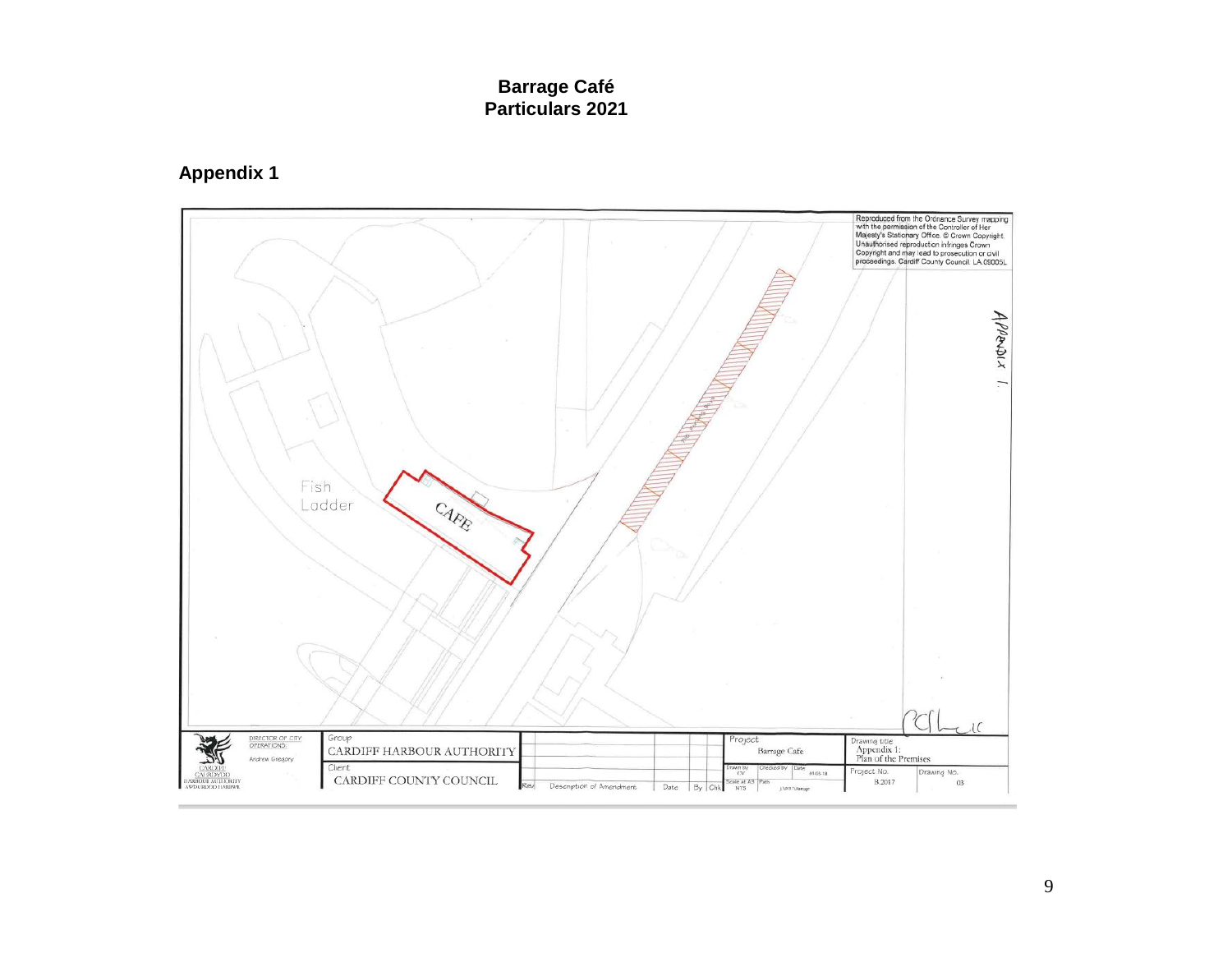

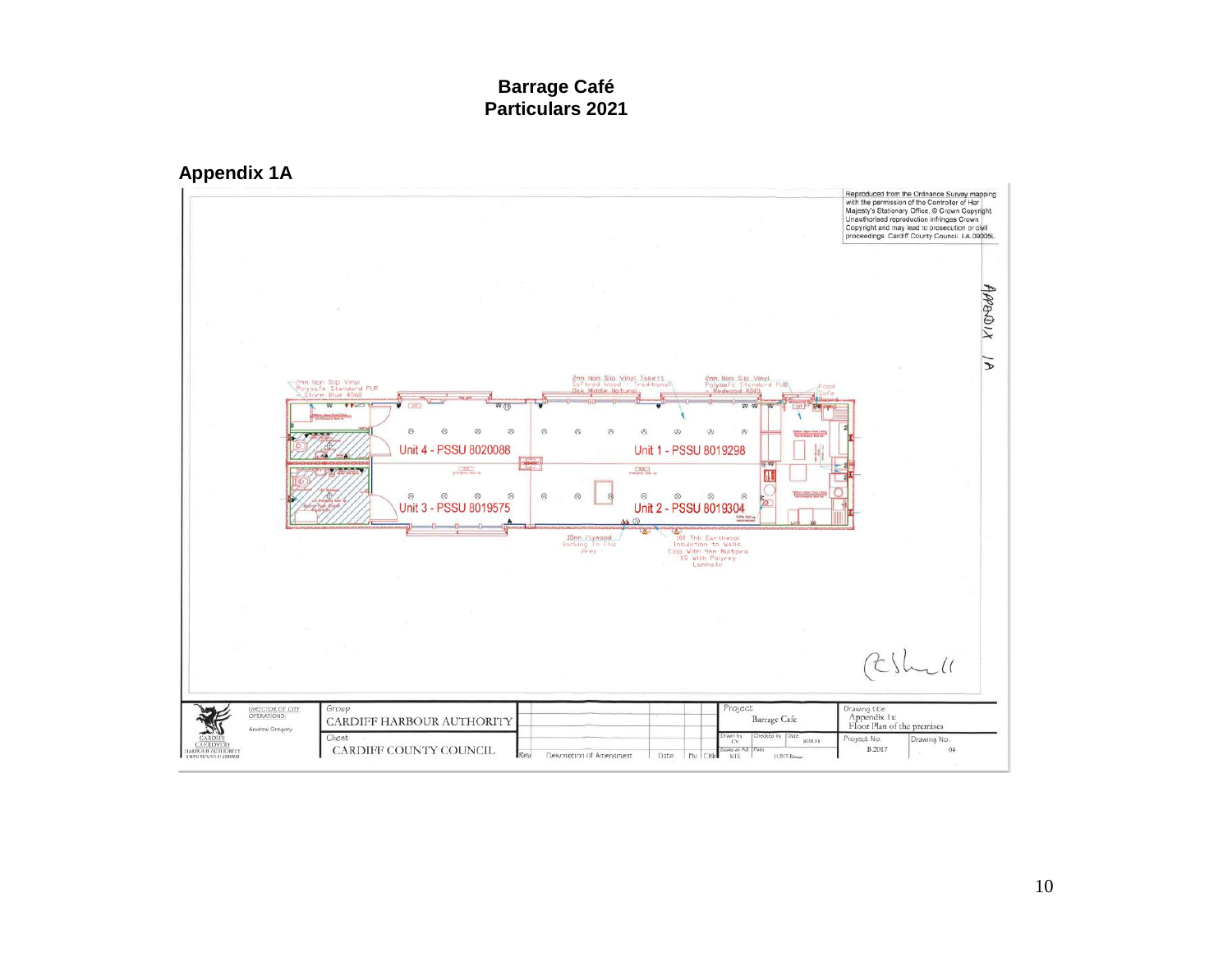# **Appendix 2**

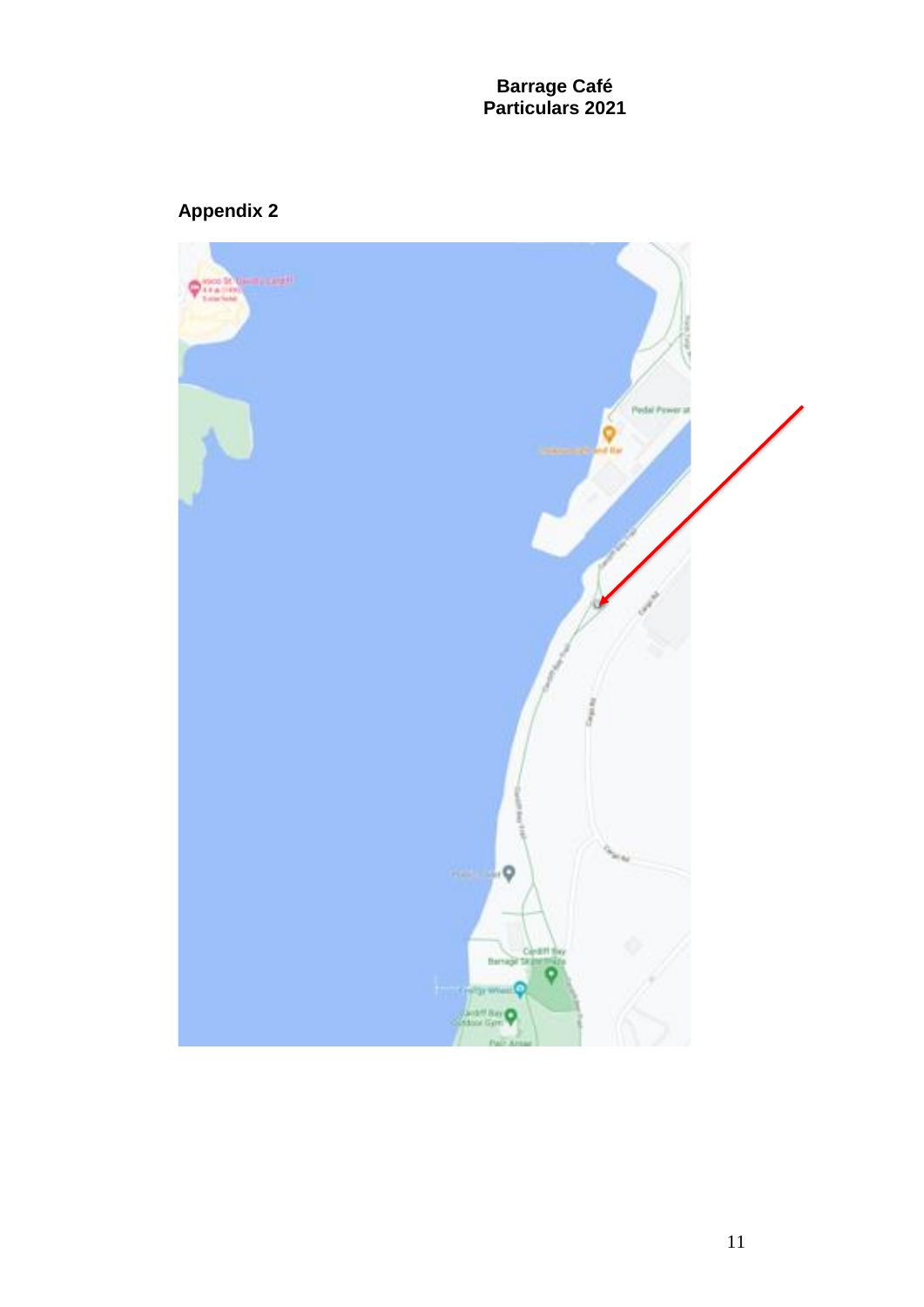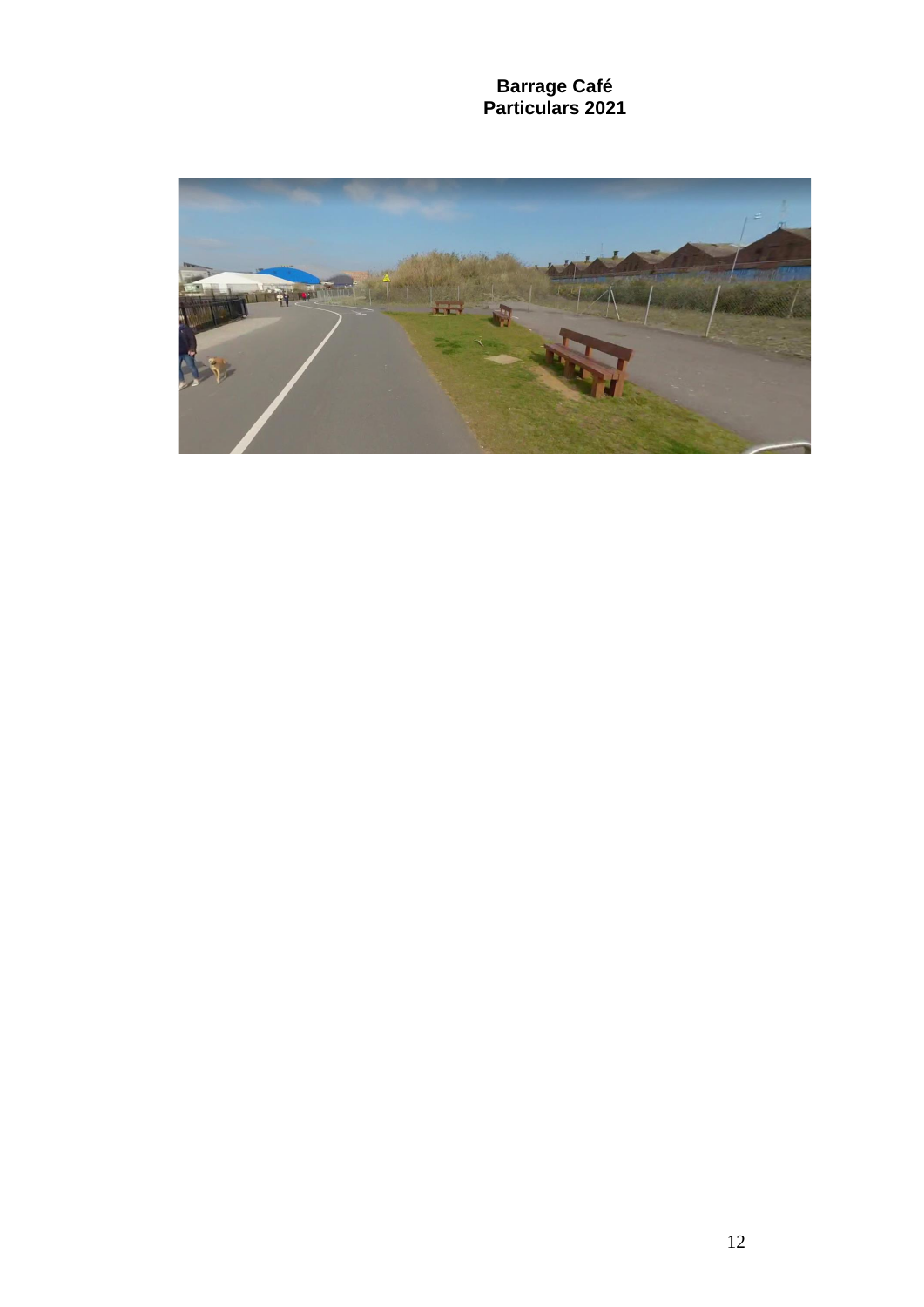# **Appendix 3**

#### **Maintenance & Operational Responsibilities**

Operational responsibilities are listed.

The items listed must be maintained in accordance with manufacturer's recommendations and must be repaired/replaced on a like for like basis unless by prior written agreement between the parties.

Note, further specification details can be obtained from the building's O&M file.

| <b>Item</b>                                        | <b>Responsibility of</b> | <b>Responsibility of</b> |
|----------------------------------------------------|--------------------------|--------------------------|
|                                                    | the Operator             | the Council              |
| Dual Com (dedicated alarm) phone line              |                          | X                        |
| Premises phone line and internet connection        | X                        |                          |
| Intruder alarm system                              | <b>Report issues</b>     | Χ                        |
| Fire alarm system                                  | <b>Report issues</b>     | $\overline{\sf X}$       |
| attendance<br>Response<br>alarm<br>and<br>to       | X                        |                          |
| activations                                        | (if required)            |                          |
| Working order of disabled call alarm with          | <b>Report issues</b>     |                          |
| toilets (Operator to respond to activations)       | X.                       |                          |
| <b>Electrical wiring</b>                           |                          | X                        |
| Air conditioning inspection, maintenance and       | X                        |                          |
| repairs                                            |                          |                          |
| Windows, doors and door entry system               | X                        |                          |
| inspection, maintenance and repairs                |                          |                          |
| Light fixtures and fittings, light bulbs and       | $\mathsf{X}$             |                          |
| coverings                                          |                          |                          |
| plus any associated displays                       |                          |                          |
| Fittings within toilets (baby change units,        | X                        |                          |
| toilet<br>seats<br>and<br>mirrors)<br>and<br>flush |                          |                          |
| mechanisms                                         |                          |                          |
| Sanitary ware within toilets (sinks and toilet     | X                        |                          |
| pans)                                              |                          |                          |
| <b>Hand driers</b>                                 | X                        |                          |
| Toilet wall heaters inspection, maintenance        | $\overline{\mathsf{x}}$  |                          |
| and repairs                                        |                          |                          |
| Consumables within the toilets (toilet paper,      | $\sf X$                  |                          |
| hand wash, air freshener, nappy and sanitary       |                          |                          |
| bin servicing and other such items agreed          |                          |                          |
| necessary between the landlord and tenant).        |                          |                          |
| Small electrical equipment owned/leased by         | $\sf X$                  |                          |
| the tenant and all Inside the premises             |                          |                          |
| Fire equipment                                     | Χ                        |                          |
| Water boiler annual testing                        | $\overline{\mathsf{x}}$  |                          |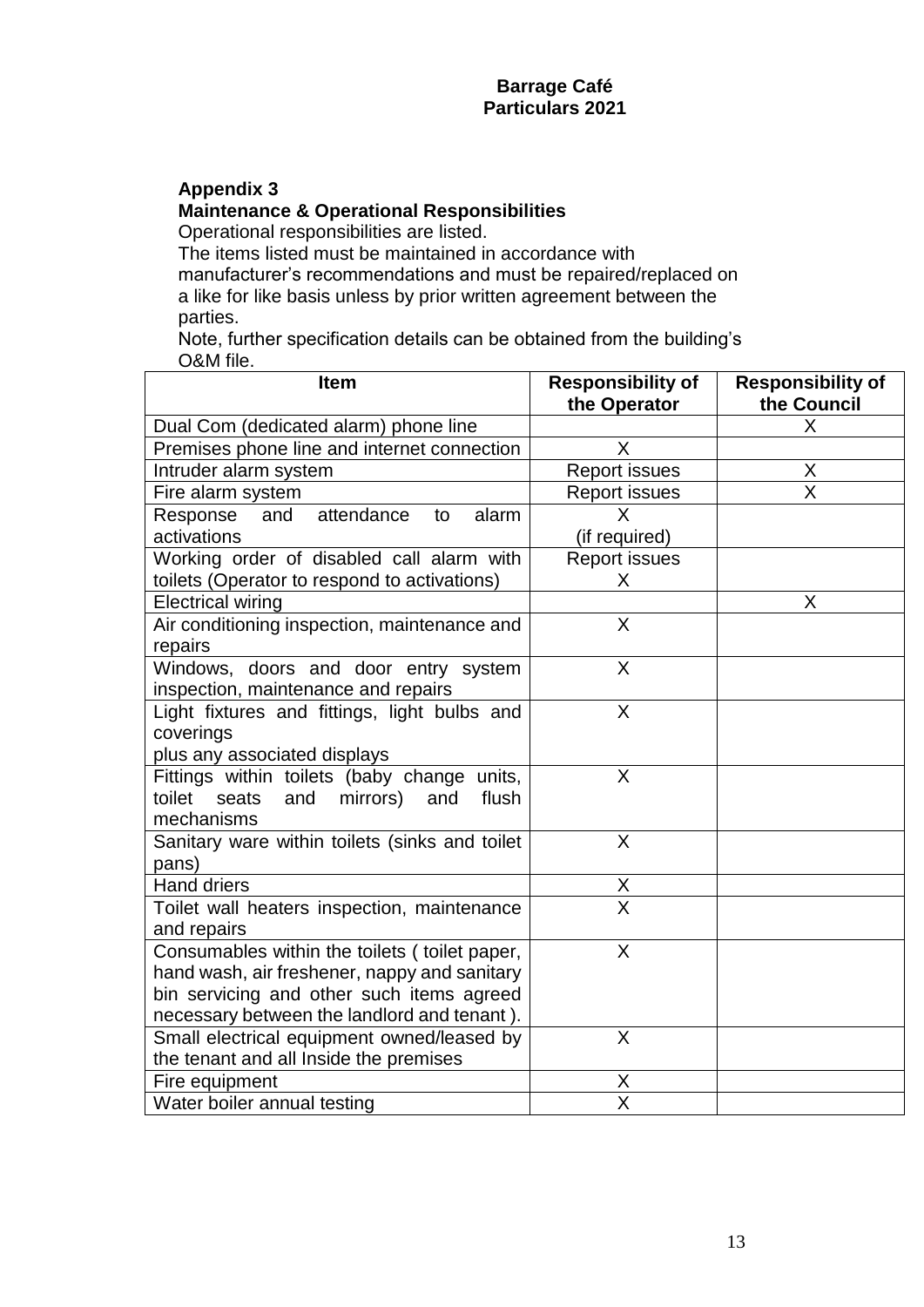| <b>Emergency lights</b>                        |                | X |
|------------------------------------------------|----------------|---|
| Legionella testing                             | X              |   |
| Cleaning and management of the toilets.        | X              |   |
| Blocked toilets/ waste pipes between The       |                |   |
| Premises and the waste sewer                   |                |   |
| Ironmongery                                    | X              |   |
| Ventilation fans inspection, maintenance and   | X              |   |
| repairs                                        |                |   |
| Five year electrical testing                   |                | Χ |
| Decoration of internal walls/floors            | X              |   |
| Decoration of external paintwork.              | 5yr refresh to |   |
|                                                | Landlord's     |   |
|                                                | satisfaction   |   |
| Litter collection from inside the boundary     | Χ              |   |
| Bin emptying                                   | Χ              |   |
| Litter collection from outside the boundary    |                | X |
| Outdoor furniture                              | Tenant's own   |   |
| Signage                                        | Tenant's own   |   |
| Roller shutter inspection, maintenance and     | X              |   |
| repairs                                        |                |   |
| Removal of graffiti from the premises          | X              |   |
| Pest control, inc. clearance of wasps nests at | X              |   |
| or up to 10m of Premises (if risk to public)   |                |   |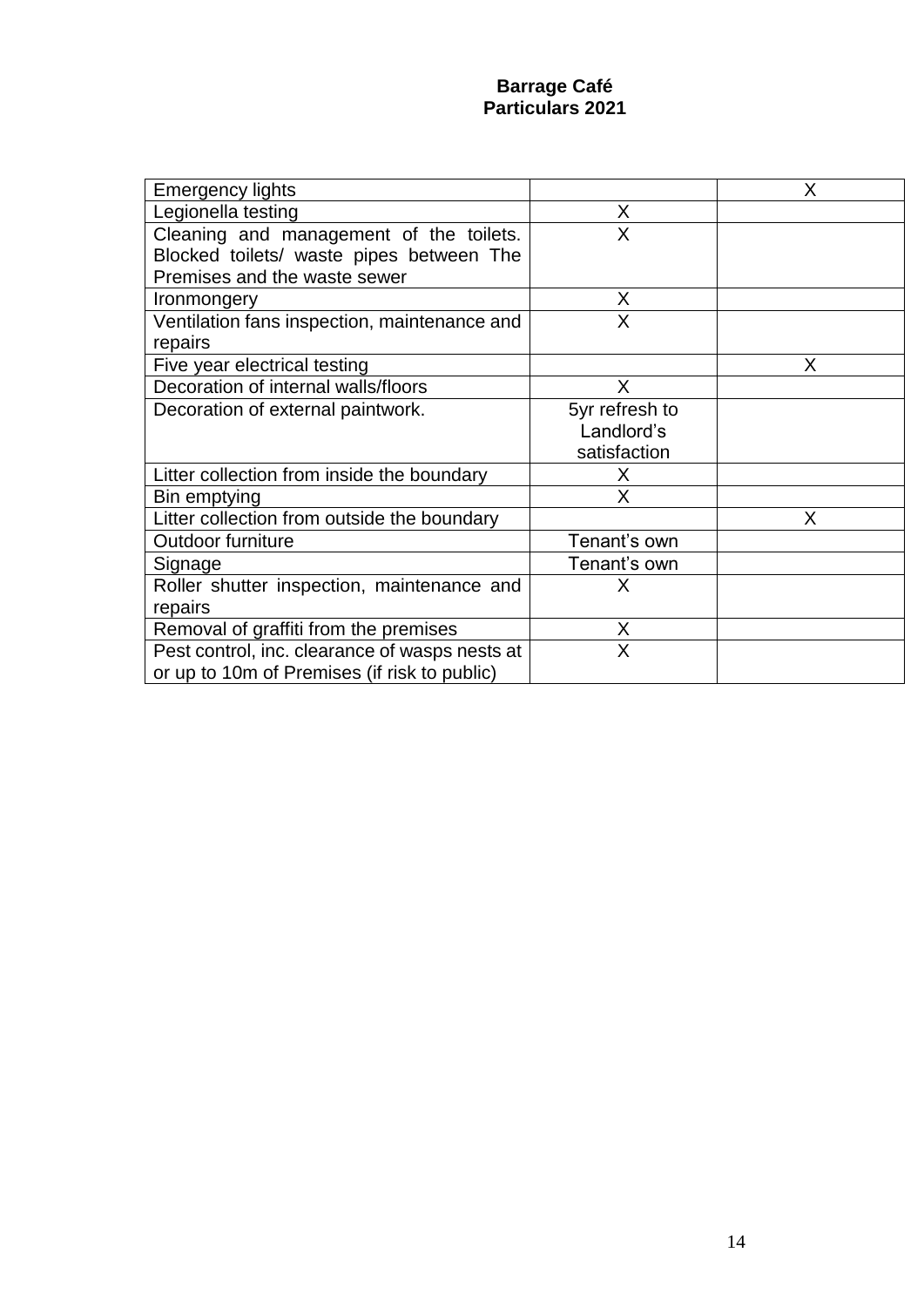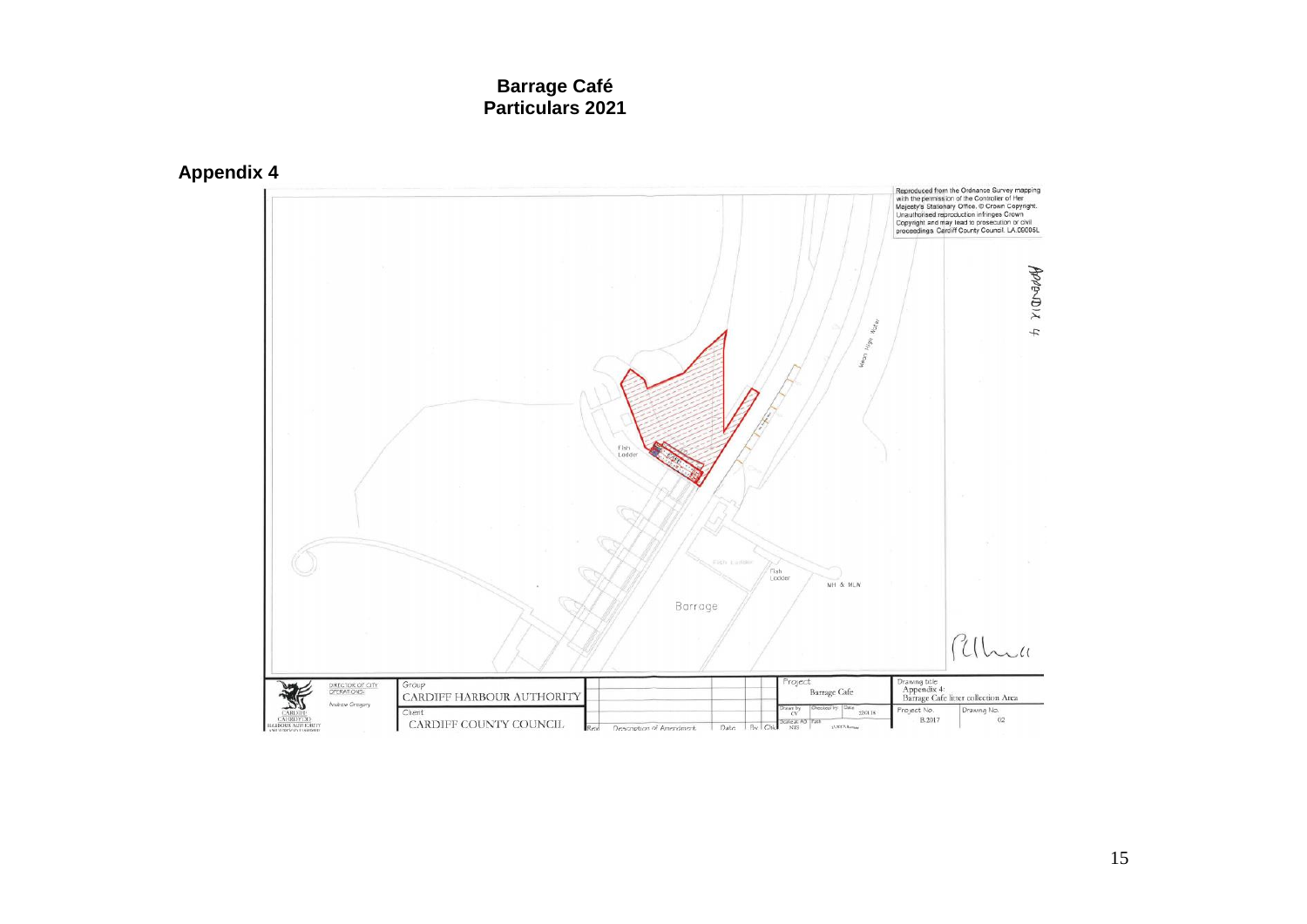**Cardiff Harbour Authority Temporary Vehicle Pass** 

#### **Appendix 5**



#### **Background**

The Cardiff Bay Barrage provides a safe pedestrian and cycle route linking Penarth Head to Cardiff Bay Inner Harbour.



Opening and Closing Times FOR AUTHORISED **VEHICLE ACCESS:** 

07:00 - 22:00hrs, 7 days per week.

Please note the Barrage is open 24 hours for pedestrian and cyclist use.

Access for emergency vehicles is available at all times, for any further access enquiries contact Barrage Control on 02920 700234

#### **Night Time Use**

Please be aware pedestrians and cyclists use the barrage in the hours of darkness and that they may be difficult to see.

#### **Important Information**

This road is generally for works access only and therefore the public do not expect or anticipate vehicle movements. Members of the public can and do cross the carriageway without looking, therefore great care should be taken when driving on site. Please note the Barrage is a private roadway and as such insurances may not be valid.

#### **DRIVING SAFELY - Cardiff Bay** Barrage.

#### Safety Is Our and Your Concern

Speeding across the Barrage will not be tolerated, the speed limits are as follows;

mph - Across Barrage Bridges. **Locks and Sluices** 



There are three bridges on the Barrage that allow vessels to leave and enter Cardiff Bay. The bridge road decks are raised when vessels navigate the locks. The operation process is explained below;

Generally vessels lock out on the hour and half hour, incoming traffic locks in quarter past and quarter to the hour. A bridge operation takes approximately ten minutes. There are times when this can be longer, we do however endeavour to minimise any delay.

An announcement is issued on the P.A. system informing the public that a specific bridge will be raised; warning lights and claxons will sound.

At this point vehicles must not pass the warning lights. Stop prior to the yellow hazard areas marked on the roadway.

The road barriers will lower and the pavement barriers will swing close, the bridge will raise to allow the passage of vessels.

When vessels have passed the bridge will lower, an announcement is issued on the P.A. system that the safety barriers will open, the lights and claxons will be operating during this time. The process is completed when the claxons and lights cease operation; it is then safe to proceed.

We hope this sheet helps to explain our operations and that you make use of the roadway in a safe and responsible manner. Barrage Control can be contacted 24 hours a day if you have any further questions on 02920 700234. Cardiff Harbour Authority retains the right to refuse access to anyone who does not follow the rules and regulations above.